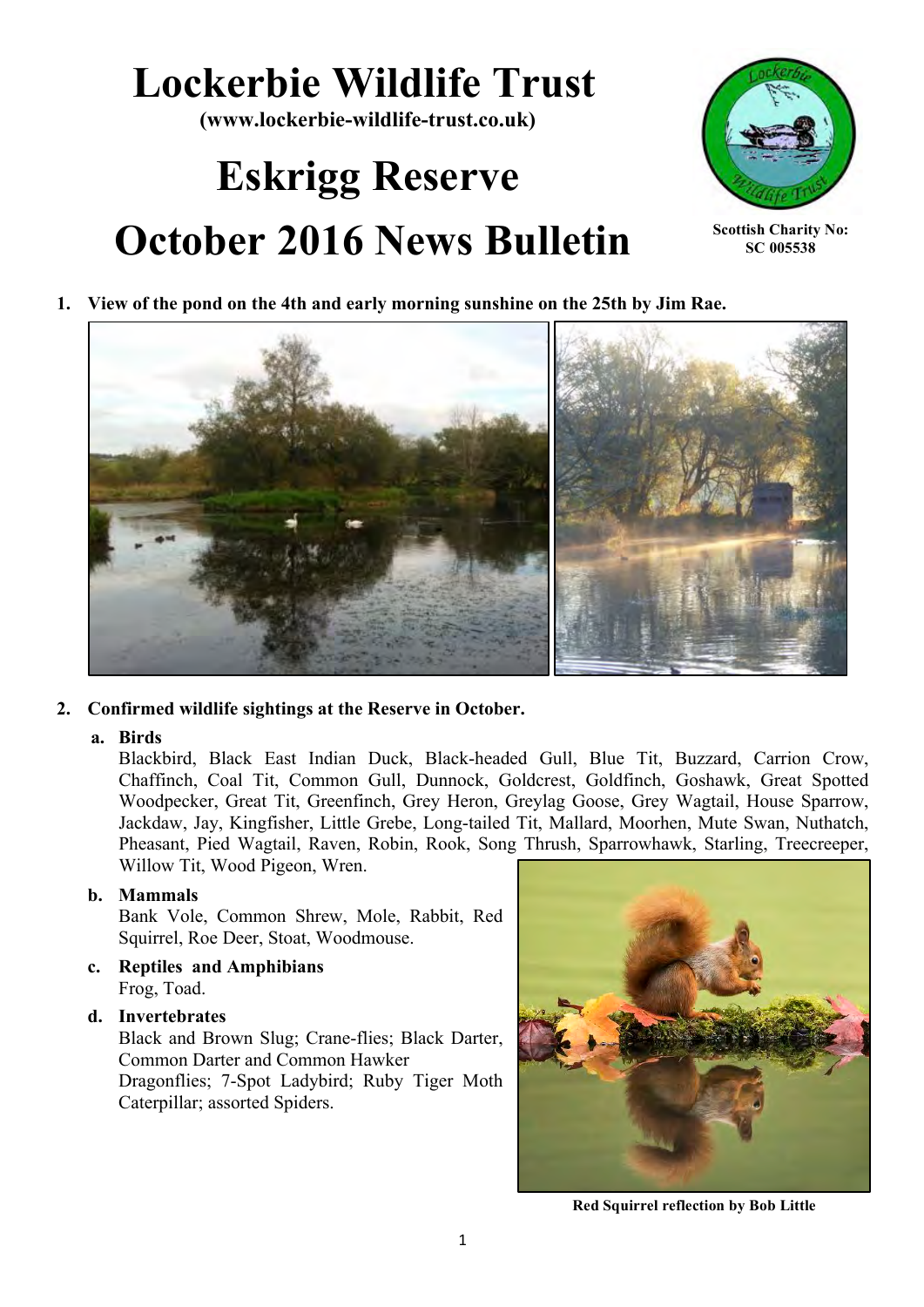## **3. October Photo-gallery.**



Row 1: Deadly Webcap (JR), Red Squirrel (PW), Dyer's Mazegill (JR). Row 2: Shaggy Inkcaps (JR), Kingfisher (AM), Common Inkcaps (JR). Row 3: Ruby Tiger Moth Caterpillar (JR), Orange Webcap (JR), Common Darter Dragonfly (JR). Row 4: Common Shrew (PC), Purple Jellydisc (JR), Stoat (CM). Row 5: Moss tussock with spiders' webs (JR), Unidentified Fungus (JR), Hard Fern (JR).

**Photographs: Paul Wharton (PW), Allan Murray (AM), Jim Rae (JR), Pam Copeland (PC), Charlotte Mason (CM).**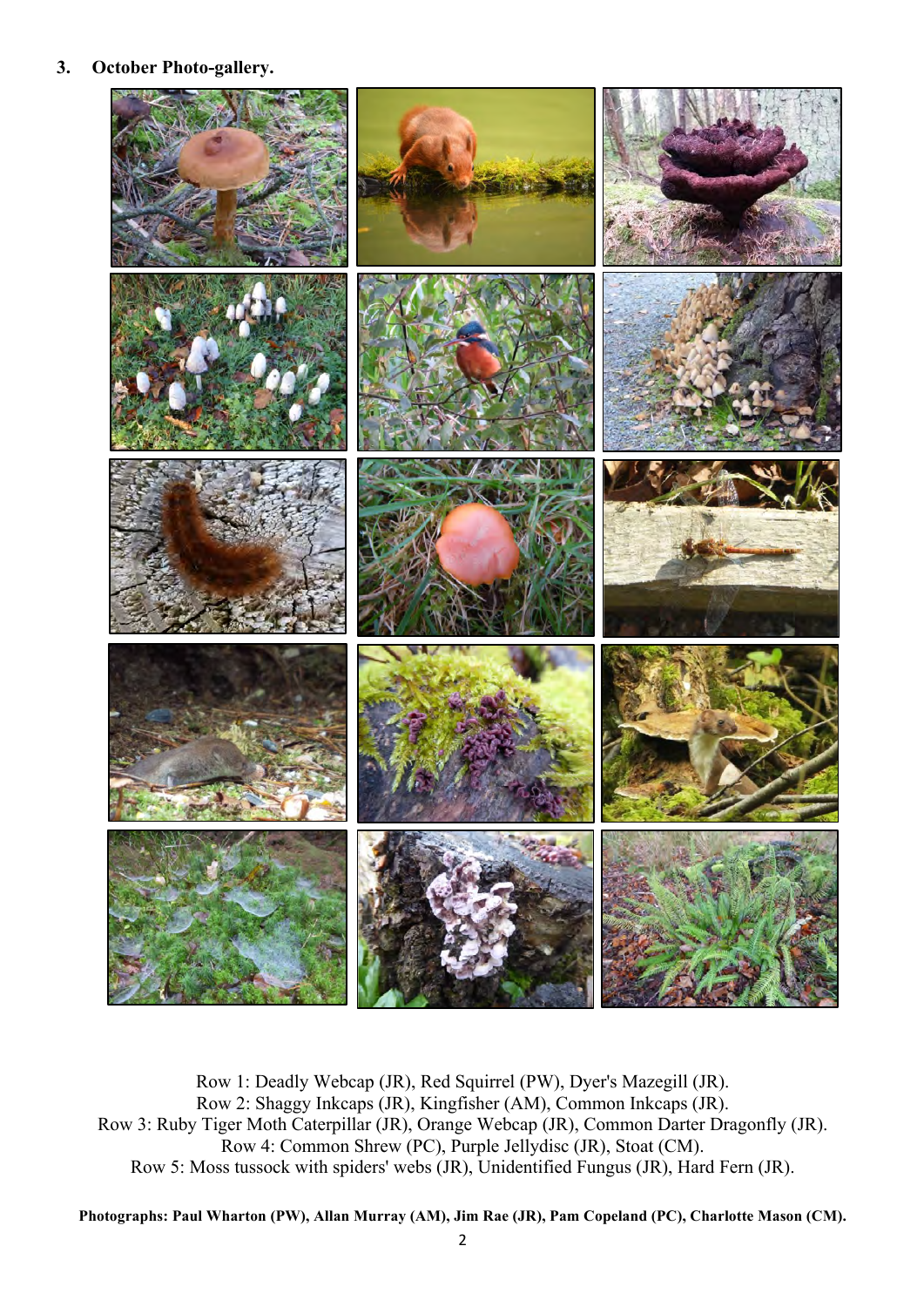# **4. Planned Activities**

# **2nd Babes in the Woods**

Members of the group visited the Reserve to investigate the Wee Woodland Beasties. The young children enjoyed examining the pitfall traps and exploring the woodland floor and a log pile to discover the small woodland creatures living there. They also enjoyed a picnic in the sun.

# **5th National Red Squirrel Week - Eskrigg Event**

The ITV Border Life film crew visited the Reserve to film the

Red Squirrels and a training event organised by Lockerbie Wildlife Trust and Annandale Red Squirrel Group. The film crew interviewed Alexa Seagrave (Saving Scotland's Red Squirrels) to find out what

was being done in Scotland to protect the native Red Squirrel. They also interviewed Jim Rae (Chairman of the Annandale Red Squirrel Group) to find out how the group was contributing to the national efforts at the local level. Members of the Moffat Hill Woodland Project were invited down to the Reserve in the afternoon to learn about the Red Squirrels, the methods used to monitor and limit the spread of the Grey Squirrel and how they, as a group, could manage the Gallow Hill Woodland to the





benefit of the Red Squirrels. The Moffat group also learned how to conduct a Food Abundance Survey. The television programme will be broadcast sometime in November.

# **11th October Moths with Jim Rae**

After a cold night with the occasional shower, there were only a few moths caught in the three traps. However, there were **two new species** found as well as another Red-green Carpet, which was found for the first time last month.

|                           |                        | Pine Wood<br><b>NY124 804</b> | Spruce Wood<br><b>NY125 804</b> | Pond Fringe<br><b>NY126 804</b> |
|---------------------------|------------------------|-------------------------------|---------------------------------|---------------------------------|
| Macro-moths               |                        |                               |                                 |                                 |
| Feathered Thorn           | Colotois pennaria      |                               |                                 |                                 |
| Grey Pine Carpet          | Thera obeliscata       |                               |                                 |                                 |
| <b>November Moth</b>      | Epirrita dilutata      | 4                             |                                 |                                 |
| <b>Pale November Moth</b> | Epirrita christyi      |                               |                                 |                                 |
| Red-green Carpet          | Chloroclysta siterata  |                               |                                 |                                 |
| Red-line Quaker           | Agrochola lota         |                               |                                 |                                 |
| Spruce Carpet             | Thera britannica       |                               |                                 |                                 |
| Micro-moth                | Agonopterix heracliana |                               |                                 |                                 |



 **November Moth Pale November Moth Red-green Carpet**

# **13th Mid-Annandale Play Care Visit**

Thirteen children and their two leaders enjoyed a session hunting for 'Bugs" in the woodland next to the Reserve. They found a good range of small animals as well a spotting several species of fungi.

### **Photographs by Jim Rae**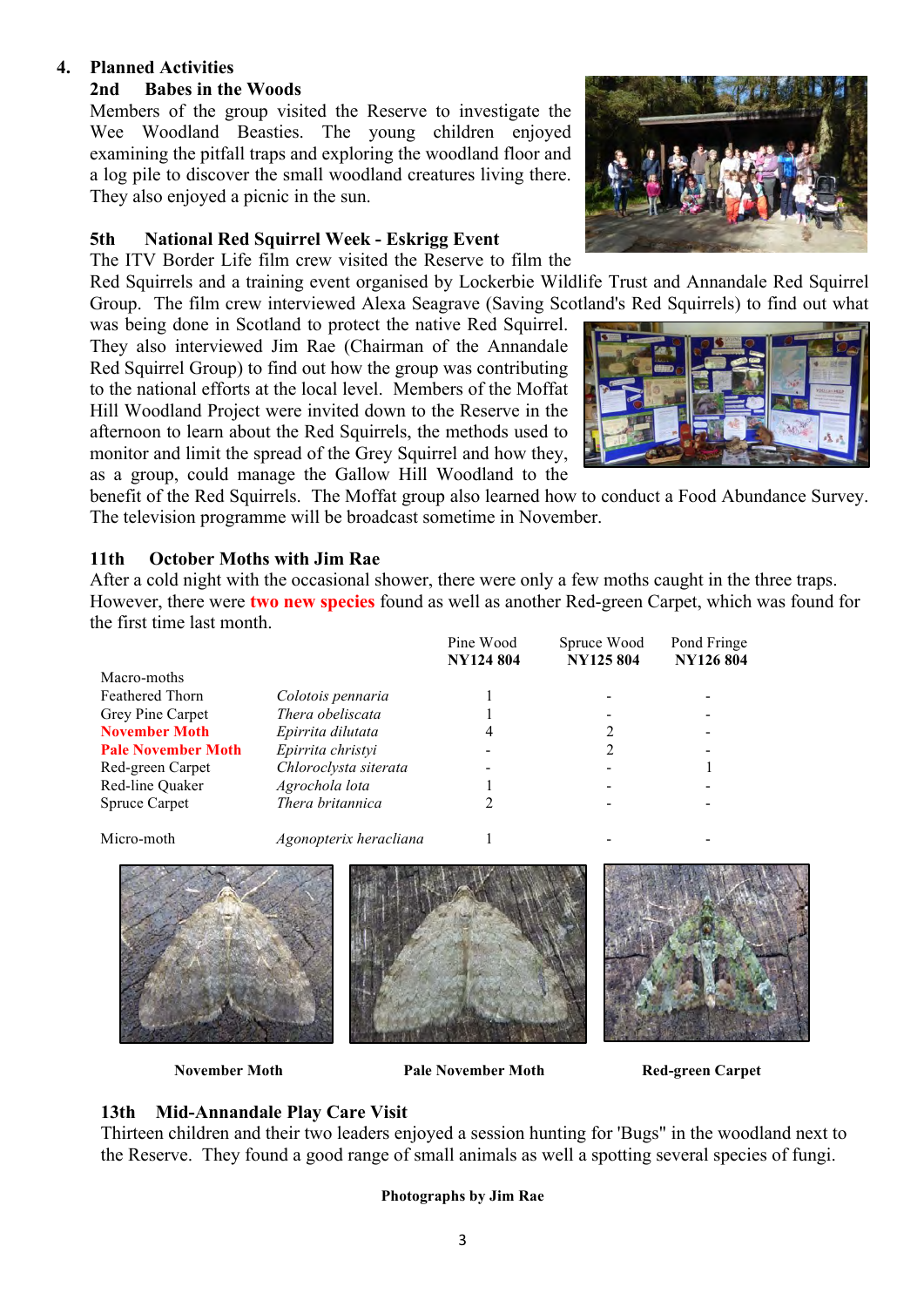### **16th Fungal Foray with Duncan Ford**

The fungi marked with a asterisk\* were noted on the walk, the others were recorded before or after.

Amethyst Deceiver *Laccaria amethystea* Bay Polypore *Polyporus durus* Beech Milkcap\* *Lactarius blennius* Birch Knight *Tricholoma fulvum* Birch Polypore\* *Piptoporus betulinus* Blackening Brittlegill\* *Russula nigricans* Blusher\* *Amanita rubescens* Bovine Bolete\* *Paxillus involutus* Brown Rollrim\* *Paxillus involutus* Burnt Knight\* *Tricholoma ustale*

Chanterelle\* *Cantharellus cibarius* Clouded Funnel *Clitocybe nebularis* Dappled Webcap *Cortinarius bolaris* Felt Saddle *Helvella macropus* Fly Agaric\* *Amanita muscaria*

Glistening Inkcap *Coprinellus micaceus* Grey Knight *Tricholoma terreum* Grisette\* *Amanita vaginata* Hairy Bracket *Trametes hirsuta* Jellybaby\* *Leotia lubrica* Ochre Brittlegill\* *Russula ochroleuca* Pelargonium Webcap *Cortinarius flexipes* Penny Bun\* *Boletus edulis* Primrose Brittlegill\* *Russula sardonia* Purple Brittlegill *Russula atropurpurea* Red Cracking Bolete\* *Boletus edulis* Shaggy Inkcap *Coprinus comatus* Shaggy Scalycap\* *Pholiota squarrosa* Sickener\* *Russula emetica* Sooty Shield *Pluteus ephebeus* Split Fibrecap *Inocybe rimosa* Stinkhorn *Phallus impudicus* Tawny Grisette\* *Lepista flaccida* Turkeytail *Trametes versicolor* Velvet Bolete\* *Suillus variegatus* Wood Hedgehog\* *Hydnum repandum*  Yellowdrop Milkcap *Lactarius chrysorrheus*

#### **Common Name Scientific Name**

**Carrot Milkcap\*** *Lactarius quieticolor*

# Charcoal Burner\* *Russula cyanoxantha* Common Earthball *Scleroderma citrinum* Common Inkcap *Coprinopsis atramentaria* Common Puffball *Lycoperdon perlatum* Crested Coral *Clavulina coralloides* Deadly Webcap\* *Cortinarius rubellus* Dead Man's Fingers *Xylaria polymorpha* Dyer's Mazegill *Phaeolus schweinitzii*

#### **Girdled Webcap** *Cortinarius trivialis*

Hairy Earthtongue *Trichoglossum hirsutum* Orange Waxcap *Hygrocybe aurantiosplendens* Plums and Custard *Tricholomopsis rutilsans* Poison Pie\* *Hebeloma crustuliniforme* Sulphur Tuft\* *Hypholoma fasciculare*



**Twenty-two people came along and enjoyed a very pleasant and informative afternoon.**



**Shaggy Scalycap**



**Beech Milkcap**



**Carrot Milkcap**



**Girdled Webcap**

#### **Photographs by Jim Rae**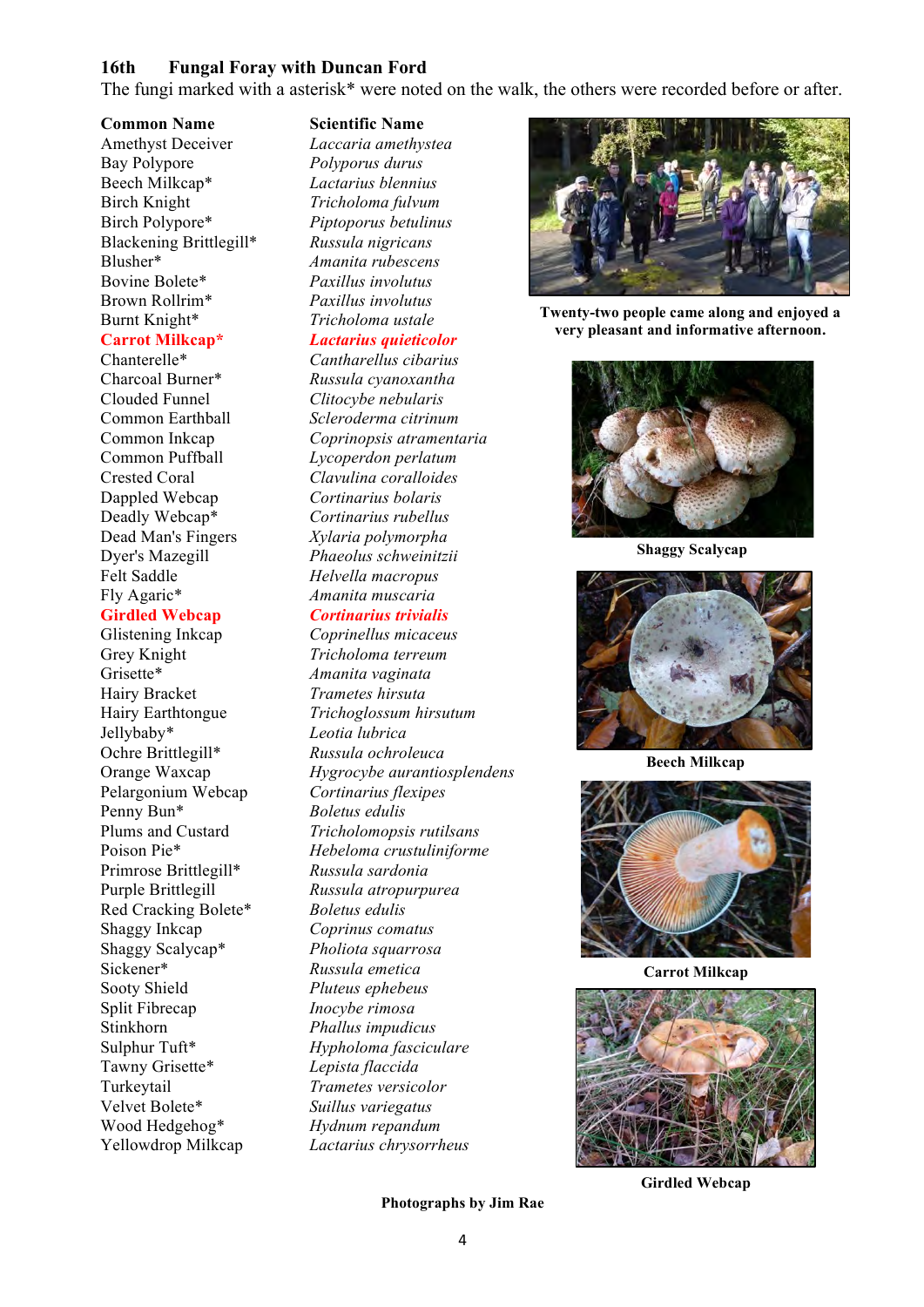# **18th Den Building with Jim Rae**

After the morning rain, the weather cleared up in the afternoon for the annual Den Building activity. Three families used the available materials to create a range of excellent dens.



# **25th Autumn Pond Life with Jim Rae**

Twenty-eight youngsters (and their parents) enjoyed a sunny afternoon of pond dipping. They found a good range of organisms for the time of year.

Sticklebacks Leeches (2 species) Freshwater Shrimp Cased Caddis Larvae Mayfly Nymphs (2 species) Water Beetle Larvae Lesser Water Boatman Greater Water Boatman (backswimmer) Pond Snails Pea Mussels



# **26th Visit by P7 Pupils from Murray Primary School, East Kilbride.**

Seventeen pupils carried out two investigations with a lunch break in between.

Jim Rae supervised the Pond Life Study and Norah Muirhead assisted with the Woodland Mini-beast activity.

The pond animals found were the same as above.

Carabid Beetles and Beetle Larvae Other Ground Beetles Rove Beetles Centipedes Millipedes Springtails Spiders (2 species) Harvestman Woodlice Black Slug eggs Unidentified Dipteran Fly.



**Photographs by Jim Rae**